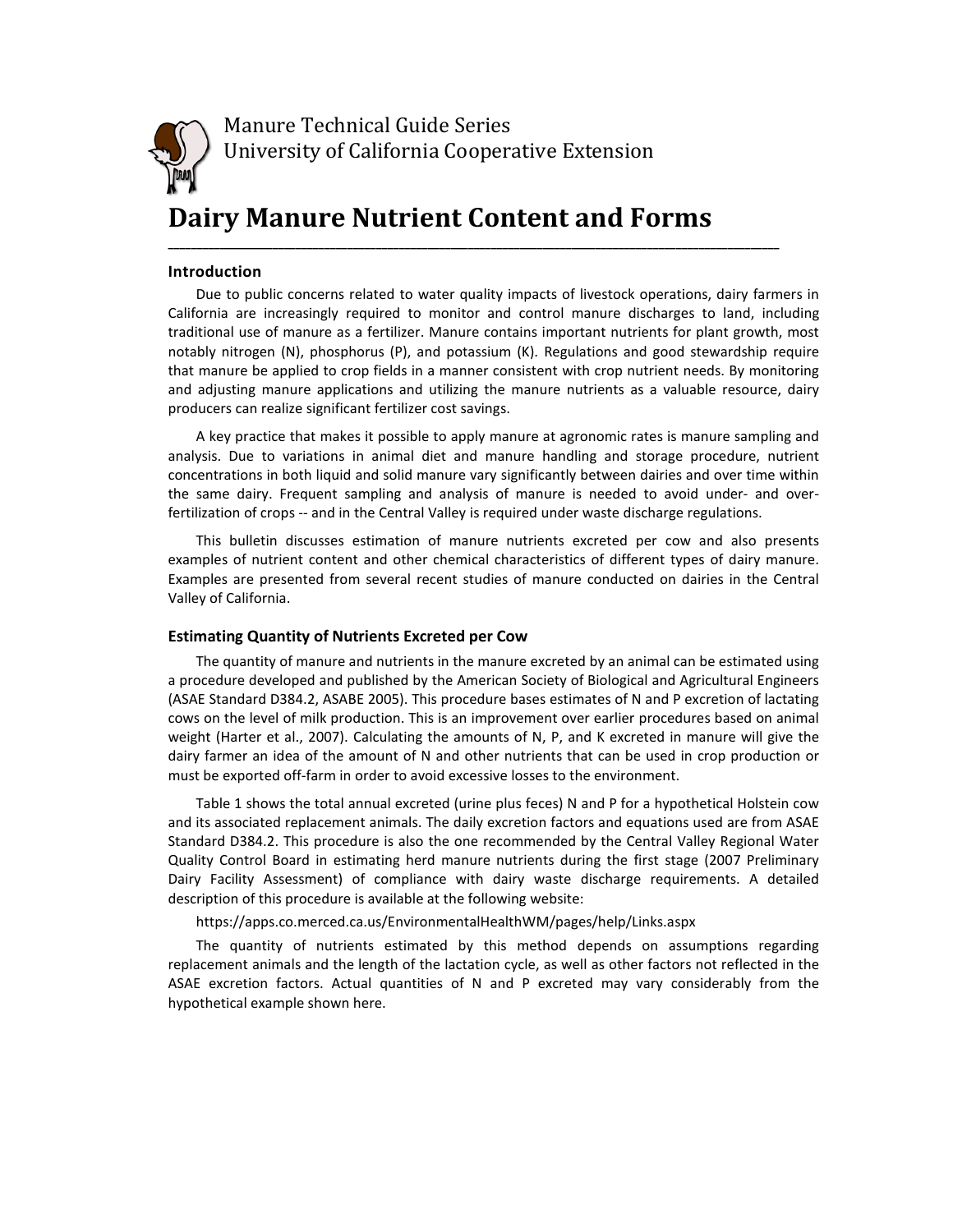|                                      | Manure N, lb/year |                                      |       |             | Manure P, lb $P_2O_5$ /year          |       |
|--------------------------------------|-------------------|--------------------------------------|-------|-------------|--------------------------------------|-------|
| Annual milk<br>production,<br>lb/cow | Milk<br>cow       | Associated<br>replacement<br>animals | Total | Milk<br>cow | Associated<br>replacement<br>animals | Total |
| 20,000                               | 305               | 56                                   | 361   | 54          | 9                                    | 63    |
| 25,000                               | 326               | 56                                   | 382   | 54          | 9                                    | 63    |

Table 1. Hypothetical amounts of manure N and P produced by a mature Holstein cow and associated replacement stock.

1. Manure (feces plus urine) N and P estimated with ASAE D384.2 MAR2005, Sections 5.3.7 (eq. 16) and 5.3.10 (eq.22) for milk cow N and P.

2. Assumes mature cows are milked 305 days/year, dry 60 days/year

3. Assumes replacement animals per mature cow: 0.5 heifers, age 6-24 months, and 0.17 calves, age 0-6 months.

4. P= $P_2O_5/2.29$ 

The values in Table 1 are prior to any loss of N during manure handling and storage. Roughly half of excreted N is in feces and half is in urine. Urine N is especially subject to rapid volatilization loss when urea in the urine is enzymatically hydrolyzed to ammonia (NH<sub>3</sub>). Volatilization of NH<sub>3</sub> is highly specific to site conditions, but an estimated range for confinement style dairies in the Central Valley of California is 20-40% of the total excreted manure N (feces + urine N) (Harter et al., 2007). The quantity of excreted N/cow remaining is shown in Table 2, assuming a median loss value of 30%.

Dairy manure is relatively rich in P, and when it is used as the sole fertilizer nutrient source and applied at an appropriate rate based on its N content, inevitably P will accumulate in the soil. As shown in Table 2, the N:P ratio for excreted manure after  $NH<sub>3</sub>$  volatilization loss is already well below the N:P ratio of harvested crop material. Losses of manure N following application to land will further increase the imbalance between manure and crop harvest nutrient removal. To capture more of the economic value of manure phosphorus as a fertilizer, farmers should apply manure at a rate closer to the amount required for crop P nutrition and make up the N shortage with commercial N fertilizer. In some locations, tailwater or runoff to surface waters and pollution with P bound to sediment is a concern, and in such situations, growers should not allow P to accumulate to high levels in the soil.

| Annual milk<br>production,<br>lb/cow | Annual<br>manure N,<br>lb/mature<br>COW         | Annual<br>manure P, lb<br>$P_2O_5/mature$<br>COW   | $N: P_2O_5$ |
|--------------------------------------|-------------------------------------------------|----------------------------------------------------|-------------|
| 20,000                               | 361                                             | 63                                                 | 2.5         |
| 25,000                               | 382                                             | 63                                                 | 2.7         |
|                                      |                                                 | After 30% N loss by NH <sub>3</sub> volatilization |             |
| 20,000                               | 253                                             | 63                                                 | 1.8         |
| 25,000                               | 267                                             | 63                                                 | 1.9         |
|                                      | Typical $N: P_2O_5$ ratio of harvested material |                                                    |             |
|                                      |                                                 | Various non-legumes                                | $2.3 - 3.0$ |
|                                      |                                                 | Alfalfa                                            | 4.9         |

Table 2. Dairy manure vs. harvested forage N:P ratios.

1. N and P manure totals for mature (milk and dry) cows are from Table 1 and include amounts excreted by associated replacement animals.

2.  $P = P_2O_5/2.29$ 

3. Forage N:P from Pettygrove (2009)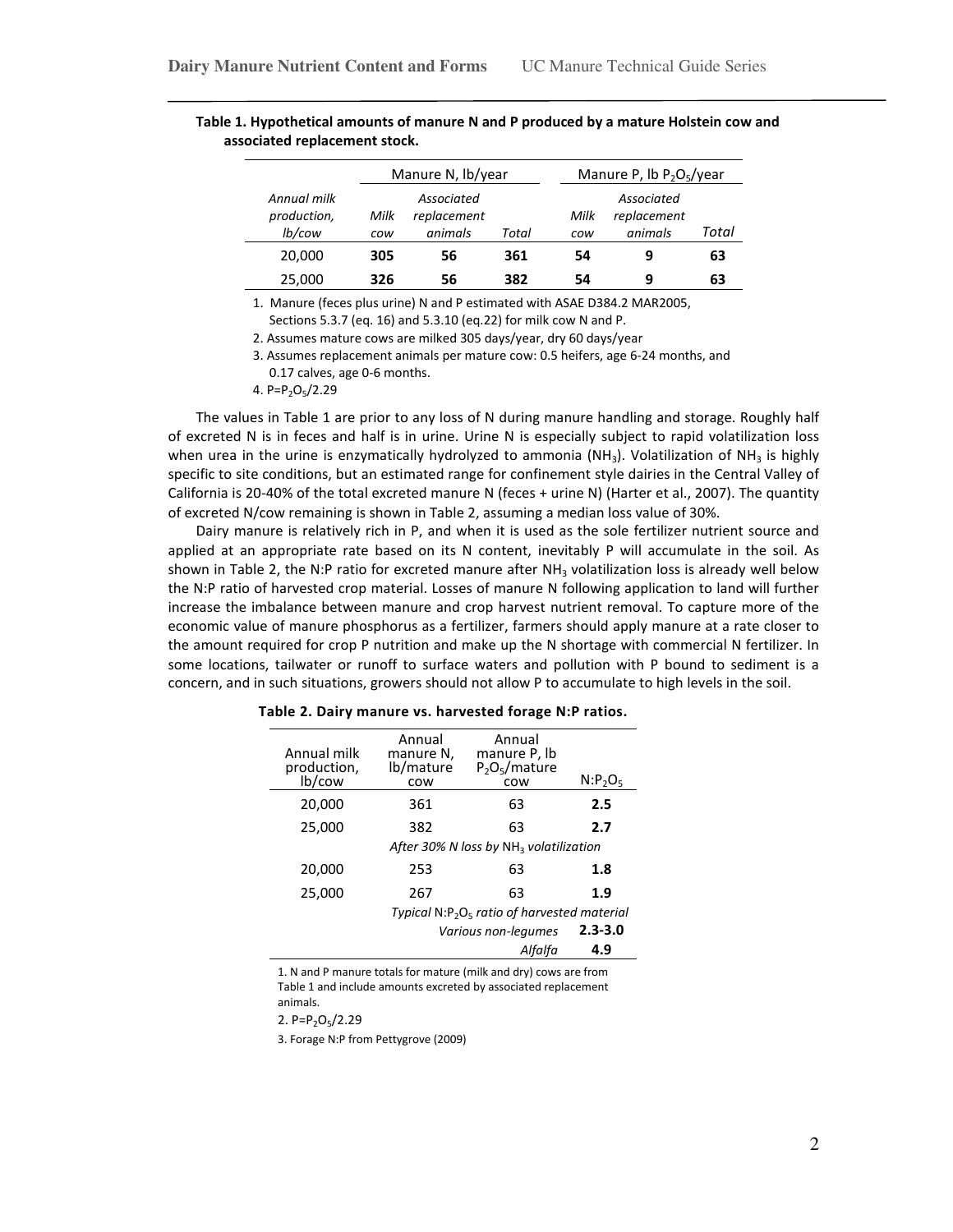#### Types of Dairy Manure in California

Dairy cow manure in the Central Valley of California is collected, stored, and applied to crops both in liquid and solid form. Dairy manure in California can be classified as follows:

Corral scrapings: Solid manure scraped from dirt-floored corrals and usually stockpiled before fall or spring application to crop fields. Corral manure also may be transferred to other crop farms, to commercial compost facilities or for use in landscape soil amendments.

Lagoon water: Wastewater resulting from flushing of manure from concrete feed lanes, free stalls, and the milking facilities and stored in anaerobic lagoons. It is also referred to as process wastewater, manure water, liquid manure, and nutrient water. Freestalls/feedlanes are typically flushed by recirculating top water from the lagoons. In some instances, process wastewater from flushing of concrete lanes is applied to cropland directly without first being stored in a lagoon.

Settling basin solids: Many dairies have basins or ponds that serve to retain a portion of the solids, with the liquid fraction (still containing suspended material) decanted into the main storage lagoon. The main purpose is to remove material that could plug pumps, pipes, and gates during irrigation or that might smother crops. Settling basins on many dairies are cleaned out annually or more often.

Lagoon sludge or slurry: This is fine particle material in the liquid waste stream that is not removed by settling basins or mechanical screens. Over time, it settles in storage lagoons. Depending on design and operation of the lagoon, some portion of it will be transferred to fields during lagoon water irrigations, but in most dairy lagoons, some sludge accumulates and eventually must be removed by hydraulic dredging or excavation.

Mechanical screen solids: Material filtered out of the liquid waste stream by a screen [insert – size of holes?] before it enters the storage pond. It consists primarily of coarse or fibrous manure particles, spent bedding (e.g., rice hulls) and spilled/waste forage and feed. This material is often stacked and then reused within the dairy for bedding; occasionally it is applied to cropland.

Composted materials: Mechanical screen solids and/or corral manure – occasionally with crop residues added – may be stacked in piles or windrows, then turned one or more times to stimulate self-heating by aerobic, thermophilic microbes. Maximum temperatures of 55 to 70° C are achieved, thus killing most pathogens and weed seeds present while producing a relatively biologically stable, homogenous material. This material is typically recycled within the dairy for use as animal bedding, but in some dairies is applied to crops or transferred off the dairy for use as a soil amendment.

#### Dairy Manure Characteristics -- Examples

In the following tables and figures, examples are provided of solid and liquid dairy manure characteristics. While there is a very wide range of nutrient contents within each type of manure, some differences between types can be seen.

In addition to livestock excreta, manure and process wastewater collected on dairy farms may contain other materials, for example, soil, animal bedding, waste feed, waste milk, weed seeds, pathogens, and cleaning and foot bath compounds.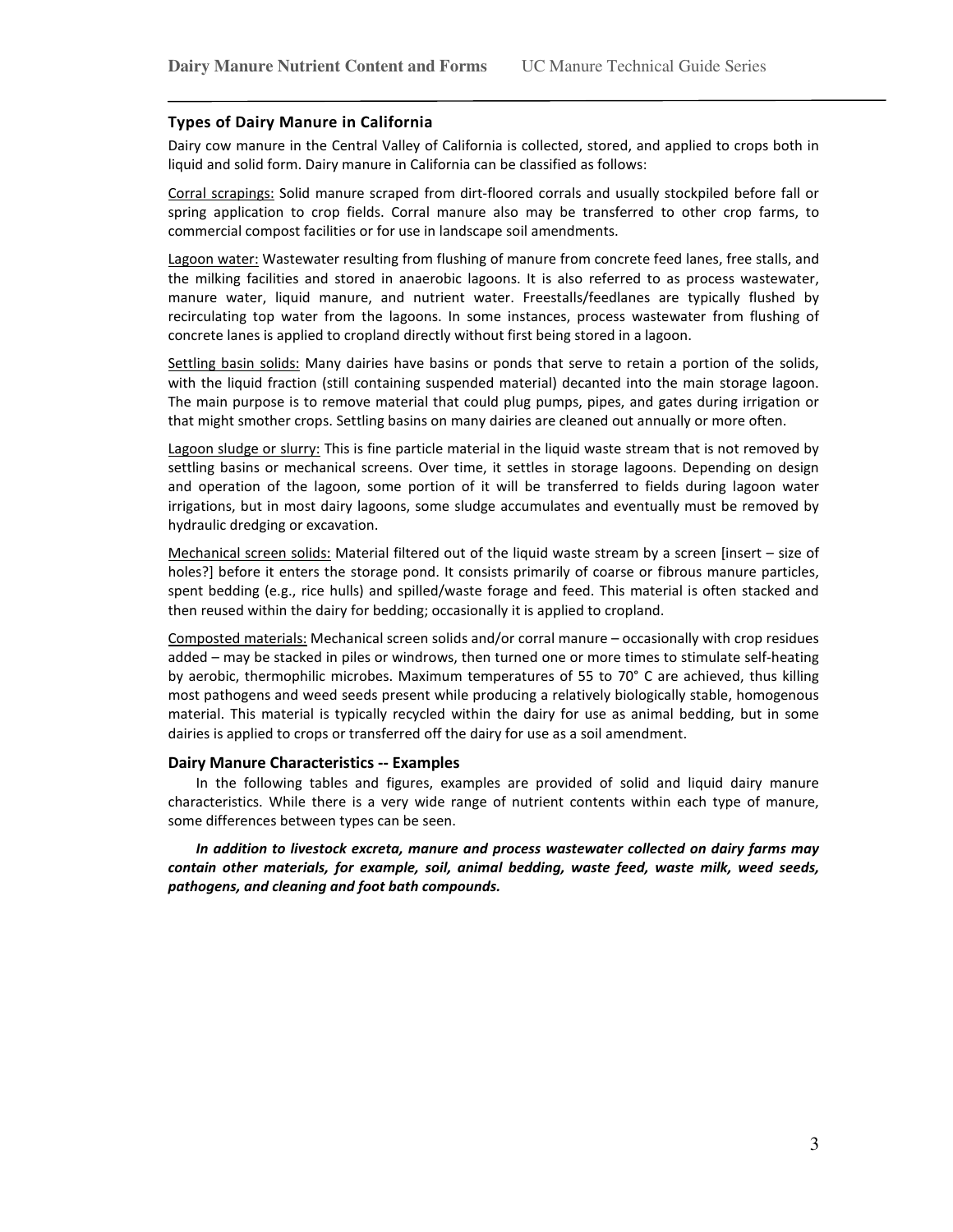#### Solid Manure (Table 3 and Fig 1).

Examples of the median and ranges of nutrient properties of solid manures (including storage pond sludge) are shown in Table 3.

| Property         | Unit          | Median | Minimum      | Maximum |
|------------------|---------------|--------|--------------|---------|
| Moisture content | % wet wt.     | 68     | $\mathbf{1}$ | 83      |
| Volatile solids  | % dry wt.     | 72     | 35           | 89      |
| Total carbon     | % dry wt.     | 35.6   | 18.1         | 43.9    |
| <b>Total N</b>   | % dry wt.     | 2.1    | 1.2          | 3.5     |
| C: N             |               | 16.1   | 9.3          | 33.4    |
| $NH4-N$          | mg/kg dry wt. | 1346   | 13           | 6282    |
| $NO3-N$          | mg/kg dry wt. | 9      | $<$ 1        | 312     |
| Total P          | % dry wt.     | 0.41   | 0.18         | 1.99    |
| Total K          | % dry wt.     | 0.57   | 0.15         | 4.37    |
| pH (sat'd paste) |               | 7.8    | 6.6          | 9.0     |
| EC (sat'd paste  |               |        |              |         |
| extract)         | mS/cm         | 4.1    | 1.7          | 36      |

Table 3. Summary of properties of 29 solid manure samples (4 corral, 8 pond solids, 14 mechanical screen solids, 3 composts) from 11 dairies in the Central Valley.

Fig. 1 gives a better idea of the range of values for different types of solid manure.

## Organic Matter Content of Manure

The value of manure organic matter (organic carbon) as a soil amendment is overlooked. The value of organic amendments in improving soil tilth is well established. Organic amendments such as manure help build soil organic matter levels and nourish a diverse soil microflora, which in turn helps the soil retain nutrients. Even under California's Mediterranean climate regime, regular manure additions will improve soil aggregation and structure. Organic C content of manures can be estimated with adequate accuracy by measuring the loss of weight (volatile solids content) following combustion of a sample at 550° C. As shown in Fig. 3, manure carbon content is approximately equal to half of VS content; in other words, manure organic matter is about half C by weight.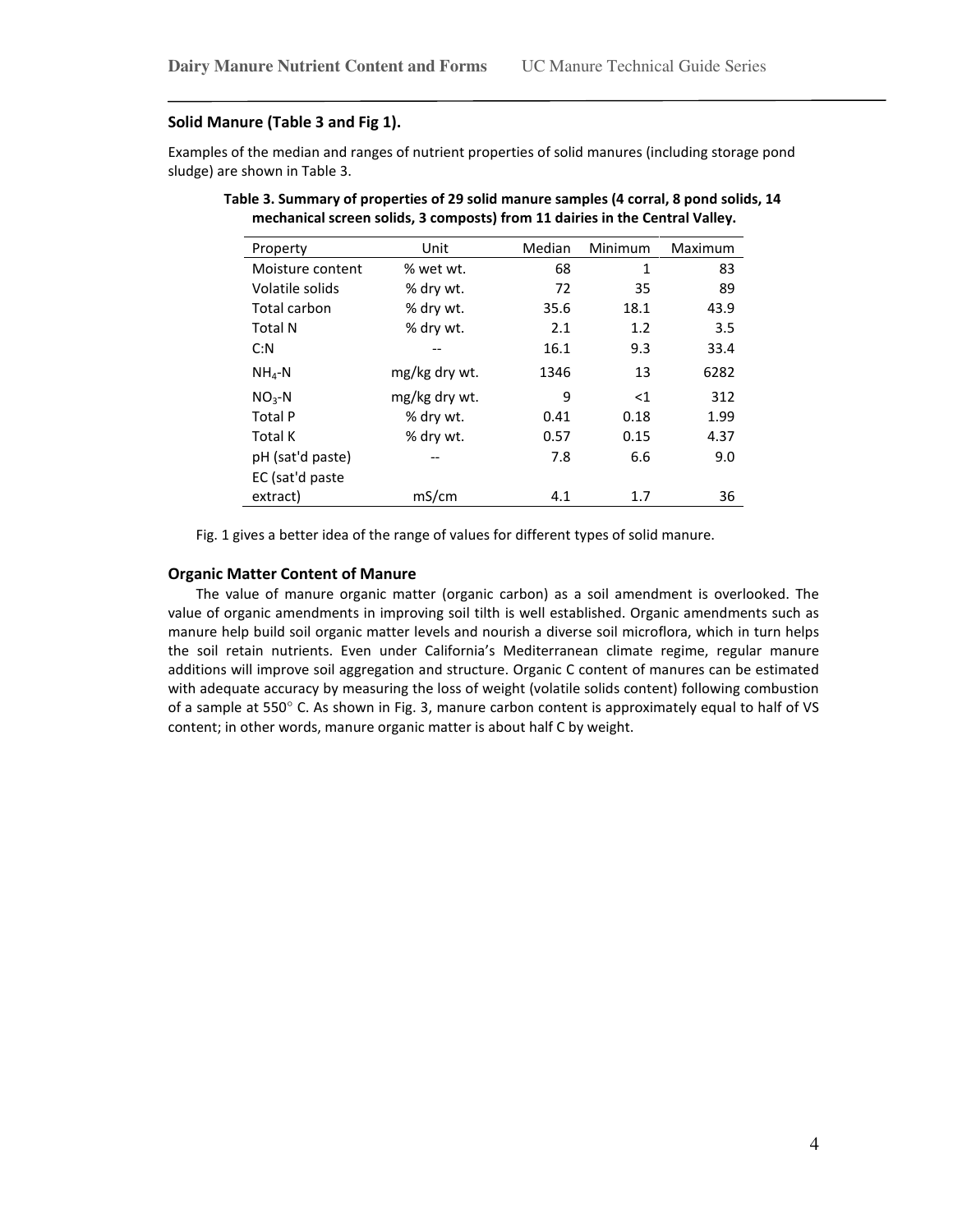

Fig. 1. Distribution of properties of 29 solid manure samples (4 corral, 8 pond solids, 14 mechanical screen solids, 3 composts) from 11 dairies in the Central Valley. Error bars represent standard deviation of three samples.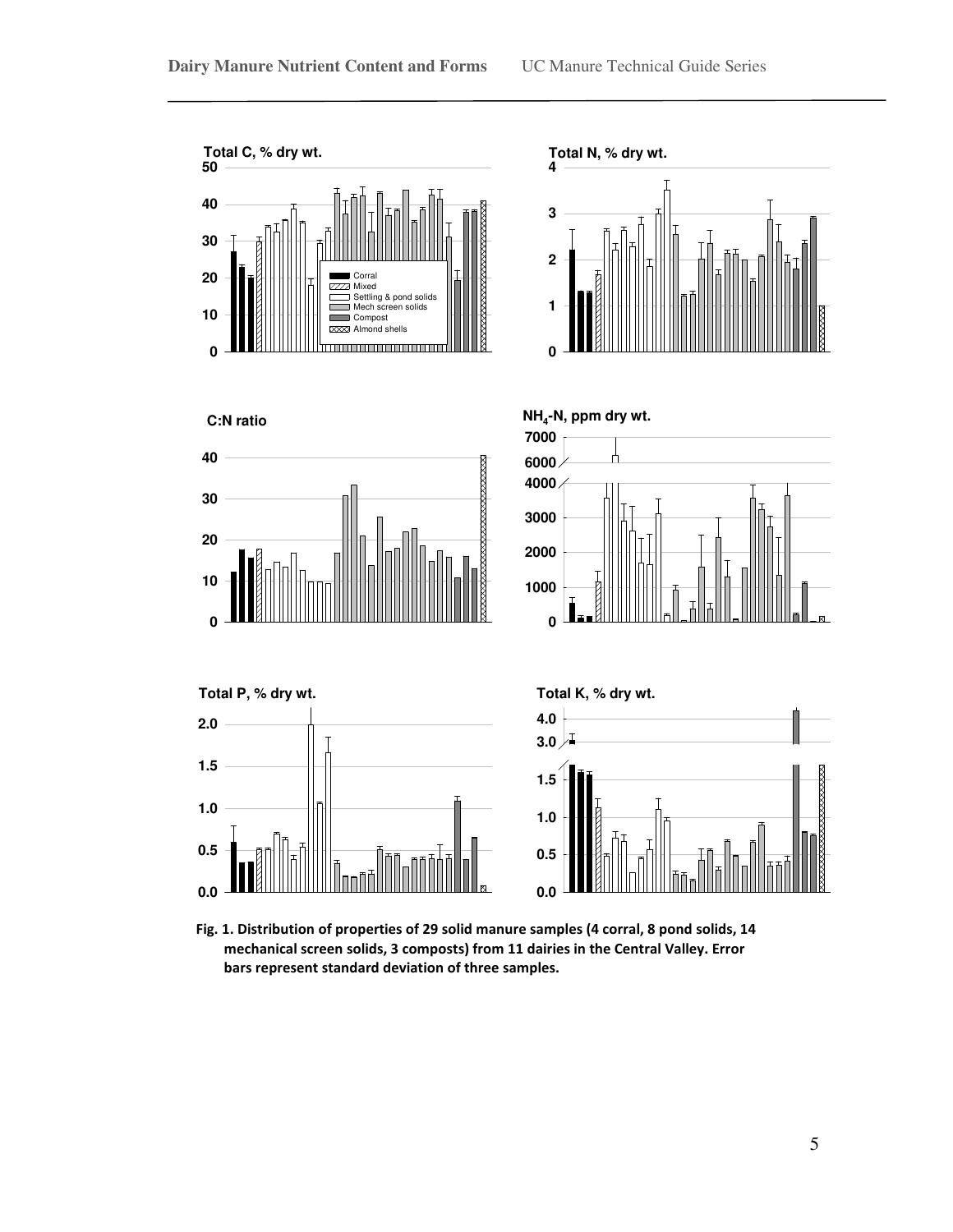

Fig. 1. (continued)





Fig. 2. Relationship of carbon and volatile solids content of (A) solid dairy manure and (B) retention pond liquid sludge.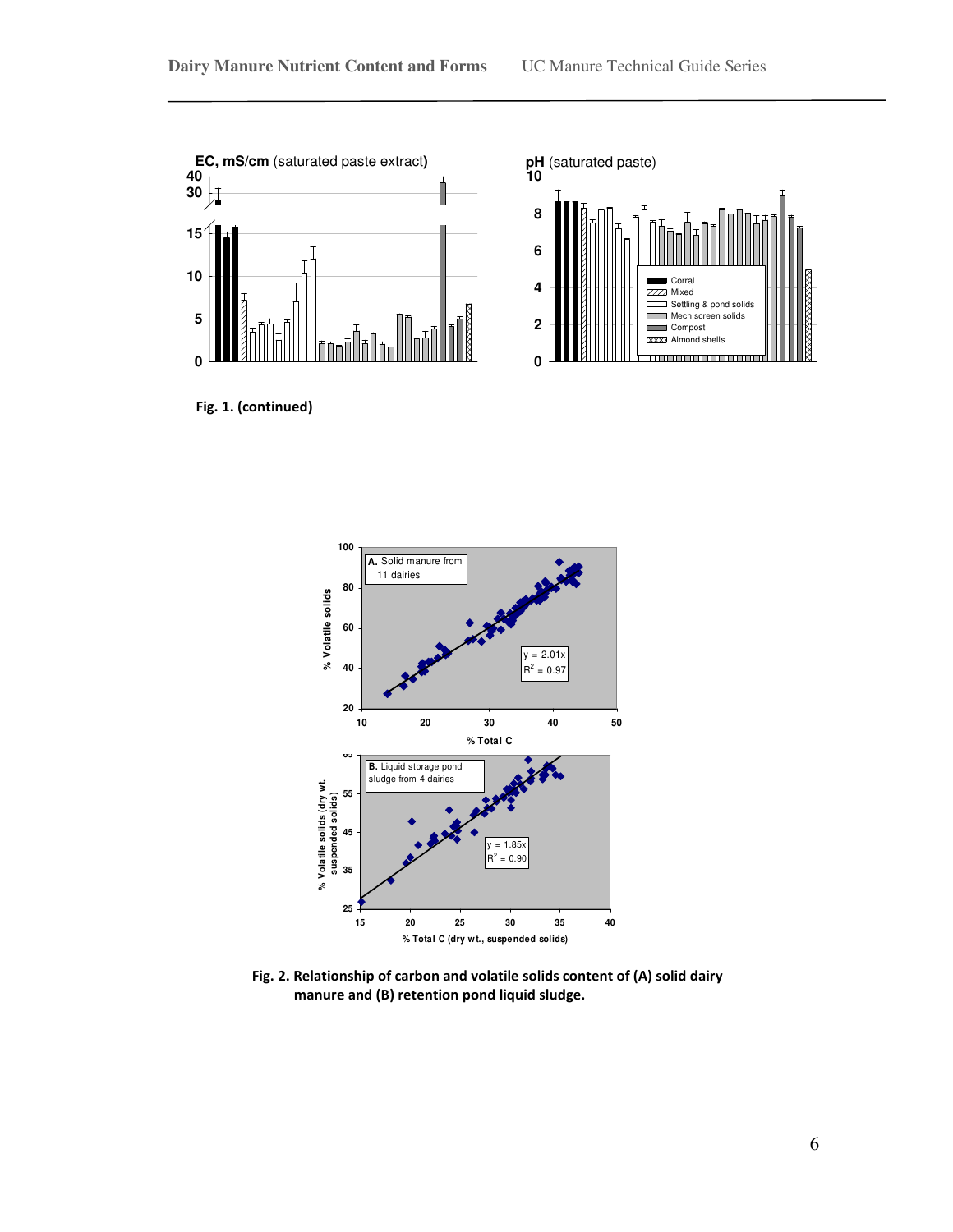Dairy solid manure properties from a recent UC study are shown in Table 4. Several types of manure were collected from each dairy. These data suggest some consistent differences among types of manure. For example, pH of fresh manure is lower than for other types. Corral manure has a higher pH. Anaerobic lagoon sludge organic matter is enriched in N, as indicated by a higher N content when expressed on a volatile solids basis.

|           |    | рH    | EC<br>dS/m       | DМ<br>% | VS<br>% of      | <b>Total C</b><br>g C/kg | Total C<br>g C/kg |
|-----------|----|-------|------------------|---------|-----------------|--------------------------|-------------------|
| Material  | n  |       |                  |         | DM              | DM                       | DM                |
| FM        | 8  | 7.1c  | 3.2 <sub>b</sub> | 15b     | 83a             | 423a                     | 507ab             |
| <b>SM</b> | 4  | 8.3ab | 2.1 <sub>b</sub> | 19b     | 88a             | 424ab                    | 482b              |
| CS        | 8  | 8.9a  | 7.6a             | 60a     | 46b             | 238c                     | 527ab             |
| Compost   | 7  | 8.2ab | 3.0 <sub>b</sub> | 61a     | 57 <sub>b</sub> | 306 <sub>bc</sub>        | 530ab             |
| SL        | 11 | 7.9b  | 2.4 <sub>b</sub> | 16b     | 51 <sub>b</sub> | 270 <sub>c</sub>         | 540a              |

Table 4. Characteristics of solid manures collected from eight San Joaquin Valley dairies in 2006-08 (Heinrich, 2009).

|           |    | <b>Total N</b>  | <b>Inorg N</b> | Org N     | Org N           | C: N             | C:Org N          |
|-----------|----|-----------------|----------------|-----------|-----------------|------------------|------------------|
|           |    | g N/kg          | a N/ka         | g N/kg    | g N/kg          |                  |                  |
| Material  | n  | DM              | DM             | <b>DM</b> | vs              |                  |                  |
| FM        | 8  | 25ab            | 2ab            | 23a       | 28c             | 17 <sub>b</sub>  | 18b              |
| <b>SM</b> | 4  | 17 <sub>b</sub> | 2ab            | 15a       | 18 <sub>c</sub> | 26a              | 30a              |
| CS        | 8  | 19b             | 1b             | 18a       | 41 <sub>b</sub> | 12 <sub>c</sub>  | 13 <sub>cd</sub> |
| Compost   | 7  | 22ab            | 1b             | 22a       | 39 <sub>b</sub> | 14 <sub>bc</sub> | 14c              |
| SL        | 11 | 30a             | 5a             | 25a       | 50a             | 9d               | 11d              |

Values with same letter within a column are not significantly different using Tukey-Kramer HSD (p>0.05) FM = Fresh manure collected from concrete flush lanes

SM = Mechanical screen solids

CS = Corral scrapings

Compost = Aerobic windrow composted corral/screen solids

SL = Anaerobic dairy lagoon sludge (fine material near bottom of anaerobic retention ponds)

## Dairy Lagoon Water (Tables 5 and 6)

Table 5. Physical and chemical characteristics for lagoon water collected from same dairies as samples in Table 4 (Heinrich, 2009)

| <b>Dairy</b>         | 9    | $3 - 2$ | 10   | 11   | 12   | $8 - 2$ | 13   | Mean |
|----------------------|------|---------|------|------|------|---------|------|------|
| рH                   | 7.6  | 7.9     | 7.5  | 7.3  | 8.2  | 8.2     | 7.2  | 7.7  |
| EC(mS/cm)            | 10.9 | 4.2     | 7.8  | 7.8  | 5.7  | 6.9     | 0.0  | 6.2  |
| TS(g/L)              | 10.2 | 3.0     | 7.7  | 6.1  | 4.0  | 5.8     | 22.9 | 8.5  |
| TSS(g/L)             | 3.4  | 0.8     | 2.8  | 1.6  | 0.7  | 2.2     | 21.1 | 4.7  |
| TKN (mg N/L)         | 1010 | 320     | 770  | 730  | 410  | 630     | 810  | 670  |
| $NHa-N$ (mg N/L)     | 600  | 200     | 440  | 480  | 270  | 360     | 170  | 360  |
| Dissolved Org N      | 150  | 20      | 120  | 90   | 60   | 120     | 50   | 90   |
| (mg N/L)             |      |         |      |      |      |         |      |      |
| TSS-N $(mg N/L)$     | 230  | 70      | 180  | 120  | 50   | 140     | 580  | 200  |
| Total C (mg $C/L$ )* | 3580 | 1080    | 2660 | 2250 | 1200 | 1950    | 8430 | 3020 |
| Dissolved Org C      | 540  | 160     | 290  | 430  | 220  | 270     | 250  | 310  |
| (mg C/L)             |      |         |      |      |      |         |      |      |
| TSS-C $(mg C/L)$     | 1820 | 440     | 1340 | 900  | 390  | 950     | 7630 | 1920 |
| <b>Total C:TKN</b>   | 3.5  | 3.4     | 3.5  | 3.1  | 2.9  | 3.1     | 10.4 | 4.5  |
| Total C:Org N        | 8.8  | 9.1     | 8.2  | 9.1  | 8.9  | 7.0     | 13.1 | 9.8  |
| TSS-C:TSS-N          | 8.0  | 6.0     | 7.3  | 7.5  | 7.1  | 6.7     | 13.2 | 8.0  |
| TSS <28 $\mu$ m and  | 87   | 98      | 82   | 94   | 100  | 98      | 43   | 86   |
| $>0.3 \mu m$ (%)     |      |         |      |      |      |         |      |      |

\*Total C = Total suspended solid C + dissolved organic C + dissolved inorganic C

Abbreviations in Table 6. TS=total solids, TSS=total suspended solids, TKN=total Kjeldahl N,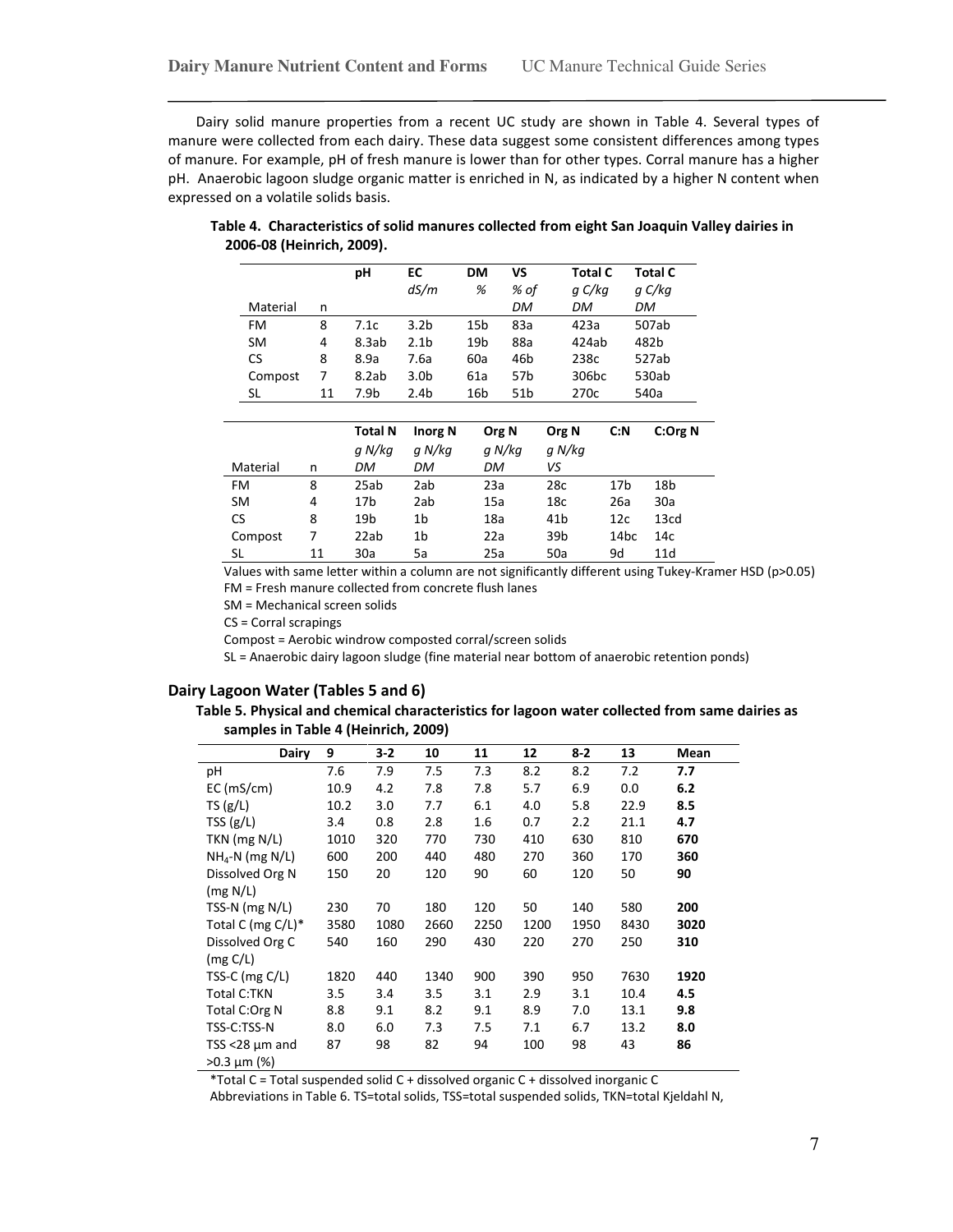|                      | <b>Total N</b> | $NH4-N$ | P        | К        | Total<br>Solids  | pH          | EC          |
|----------------------|----------------|---------|----------|----------|------------------|-------------|-------------|
|                      |                | ·μg/g   |          |          | $-96-$           |             | mmho/cm     |
| Dairy 1              |                |         |          |          |                  |             |             |
| median               | 645            | 434     | 141      | 846      | 1.1              | 7.1         | 7.5         |
| range                | 424-1200       | 260-540 | 53-290   | 480-1040 | $0.4 - 2.5$      | $7.1 - 7.4$ | $4.5 - 9.5$ |
| Dairy 2              |                |         |          |          |                  |             |             |
| median               | 284            | 185     | 64       | 323      | nes <sup>3</sup> | 7.3         | 2.2         |
| range                | 171-1633       | 109-268 | 30-263   | 168-379  | nes              | $7.0 - 7.6$ | $2.1 - 3.4$ |
| Dairy 5              |                |         |          |          |                  |             |             |
| median               | 353            | 202     | 80       | 429      | 0.5              | 7.3         | 4.1         |
| range                | 110-637        | 70-320  | 28-254   | 169-722  | $0.2 - 2.5$      | $6.8 - 7.5$ | $2.1 - 5.7$ |
| Dairy 6              |                |         |          |          |                  |             |             |
| median               | 164            | 124     | 43       | 213      | 0.2              | 7.2         | 2.6         |
| range                | 51-332         | 10-203  | $9 - 63$ | 35-408   | $0.1 - 0.8$      | $6.8 - 7.8$ | $0.7 - 4.2$ |
| Dairy 7              |                |         |          |          |                  |             |             |
| median               | 397            | 321     | 75       | 521      | 0.4              | 7.2         | 5.0         |
| range                | 222-513        | 168-433 | 43-122   | 282-705  | $0.3 - 0.6$      | $6.8 - 7.5$ | $3.1 - 6.4$ |
| Dairy 8 <sup>2</sup> |                |         |          |          |                  |             |             |
| median               | 325            | 258     | 52       | 652      | nes              | 7.0         | 4.7         |
| range                | 240-345        | 220-267 | 45-58    | 486-773  | nes              | $6.6 - 8.0$ | $4.2 - 5.5$ |
| Dairy 9              |                |         |          |          |                  |             |             |
| median               | 214            | 175     | 48       | 245      | 0.3              | 7.2         | 3.7         |
| range                | 36-390         | 27-229  | 10-86    | 37-470   | $0.1 - 0.9$      | $6.7 - 7.6$ | $1.1 - 5.1$ |
| Dairy 10             |                |         |          |          |                  |             |             |
| median               | 391            | 272     | 70       | 602      | 0.4              | 7.2         | 4.9         |
| range                | 198-2420       | 158-370 | 26-380   | 280-880  | $0.2 - 2.0$      | $6.9 - 7.5$ | $3.0 - 6.1$ |
| Dairy 11             |                |         |          |          |                  |             |             |
| median               | 468            | 334     | 79       | 640      | 0.8              | 7.3         | 6.9         |
| range                | 249-953        | 135-554 | 39-283   | 258-992  | $0.3 - 2.0$      | $6.8 - 8.1$ | $3.6 - 9.6$ |

## Table 6. Lagoon water characteristics at Central Valley dairies prior to dilution with fresh irrigation water. Samples collected from March 2000 through August 2002.  $^{1}$ (Source Final Report to UC SAREP for Dairy BIFS study)

<sup>1</sup> All samples collected from the same dairy within 5 days where ammonium N was within 10% value were averaged together. Median value was calculated based on these composite samples. Samples from Dairy 3 are not included because all samples at that location were of mixed water (manure water diluted with fresh irrigation water) All values for N, P, K are based on lab analyses, except Dairy 8, where N is based on the Nessler quick test method.

<sup>2</sup> Samples for Dairy 8 are from main storage lagoon; samples analyzed from settling basin are excluded

 $3\over 3$ nes = not enough samples to analyze (5 or fewer samples with this analysis).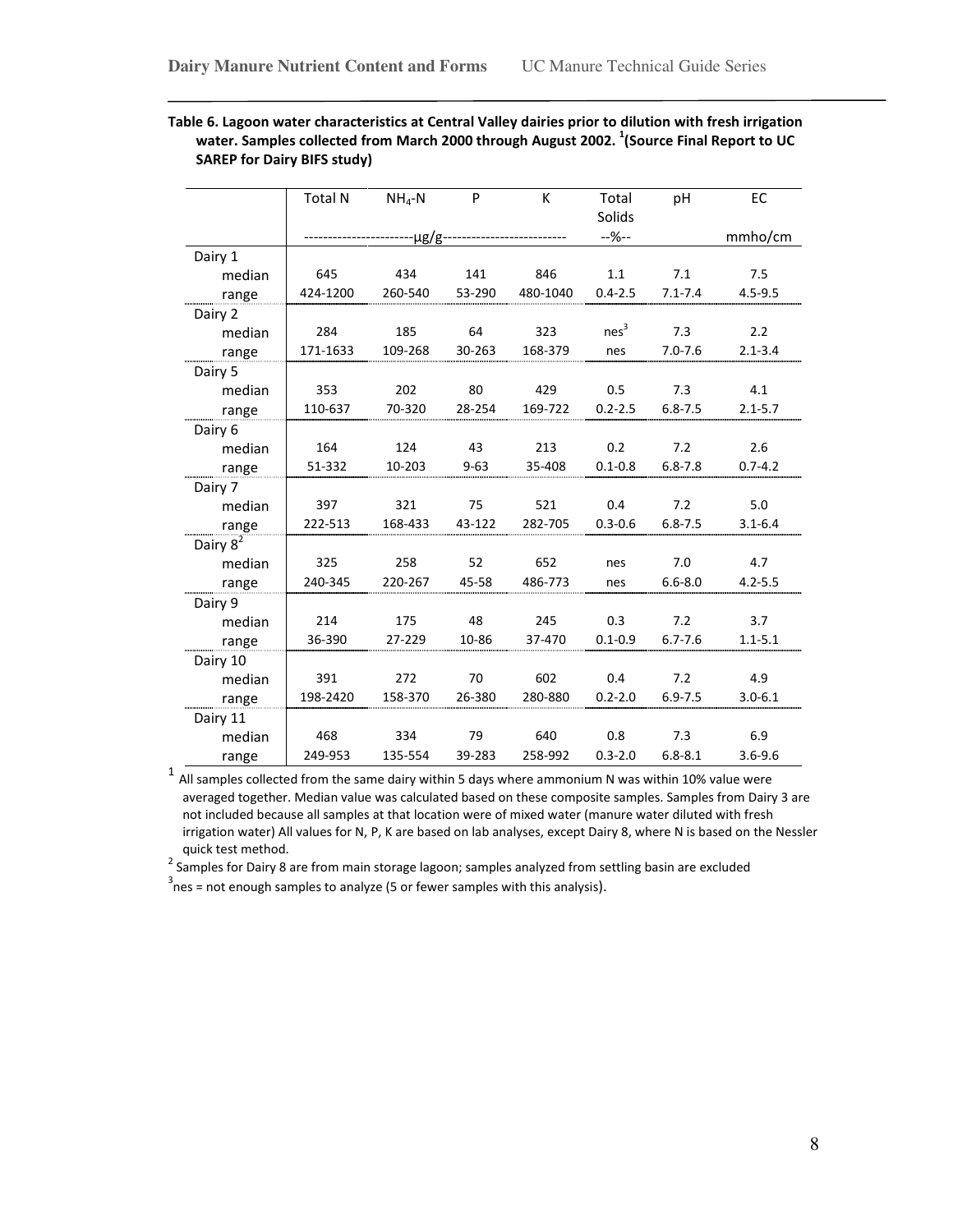#### Dairy Anaerobic Lagoon Sludge

| Property                | Unit  | Median | Min  | Max  |
|-------------------------|-------|--------|------|------|
| <b>Total solids</b>     | g/L   | 74.9   | 10.6 | 127  |
| Suspended solids (SS)   | g/L   | 73.4   | 9.5  | 125  |
| Total dissolved solids  | g/L   | 3.15   | 0.91 | 4.83 |
|                         | % dry |        |      |      |
| Volatile solids         | wt.   | 53.3   | 26.9 | 63.8 |
|                         | % dry |        |      |      |
| Total C of SS           | wt.   | 29     | 15.1 | 35   |
|                         | % dry |        |      |      |
| Total N of SS           | wt.   | 2.72   | 1.79 | 3.31 |
| $C:N$ of SS             | --    | 10     | 6.8  | 13.1 |
| Total Kjeldahl N        | mg/L  | 2565   | 556  | 4420 |
| $NH4-N$                 | mg/L  | 434    | 135  | 658  |
| $NO3-N$                 | mg/L  | 0.5    | 0.1  | 1.3  |
| N - organic             | mg/L  | 2246   | 298  | 3762 |
| <b>Total P</b>          | mg/L  | 972    | 141  | 3263 |
| <b>Total K</b>          | mg/L  | 1001   | 223  | 1385 |
| Electrical conductivity | mS/cm | 4.31   | 1.67 | 7.64 |

Table 7. Properties of anaerobic lagoon sludge (54 samples collected during hydraulic dredging at four dairies).

#### References and Additional Information

\_\_\_\_\_\_\_\_\_\_\_\_\_\_\_\_\_\_\_\_\_\_\_\_\_\_\_\_\_\_\_\_\_\_\_\_\_\_\_\_\_\_\_

- ASABE. 2005. Manure Production and Characteristics. ASAE Standard D384.2. March 2005. American Society of Biological and Agricultural Engineers. St. Joseph, Michigan.
- ANR Laboratory. Methods of Analysis. http://groups.ucanr.org/danranlab/.
- Azevedo, J. and P.R. Stout. 1974. Farm animal manures: An overview of their role in the agricultural environment. Manual 44. Division of Agricultural Sciences, University of California. Berkeley, CA.
- Chaney, D.E., L.E. Drinkwater, and G.S. Pettygrove. 1992. Organic soil amendments and fertilizers. Publication 21505, Division of Agricultural & Natural Resources, University of California. Oakland, CA.
- Harter, T. et al. 2007. Groundwater quality Protection: Managing dairy manure in the Central Valley of California. Publication 9004, Division of Agricultural & Natural Resources University of California. Oakland, CA.
- Heinrich A.L. 2009. Nitrogen fertilizer value of solid and liquid dairy wastes produced in California's San Joaquin Valley. M.S. thesis. Univ. of California, Davis.
- Lorimor, J., W. Powers, and A. Sutton. 2004. Manure characteristics. MWPS-18, 2<sup>nd</sup> ed. MidWest Plan Service. Ames, Iowa.
- Meyer, D., J.P. Harner, E.E. Tooman, C. Collar. 2004. Evaluation of weeping wall efficiency of solid liquid separation. Applied Engineering in Agriculture 20(3):349-354.
- Meyer, D., P.L. Ristow, and M. Lie. 2007. Particle size and nutrient distribution in fresh dairy manure. Applied Engineering in Agriculture 23(1):113-117.